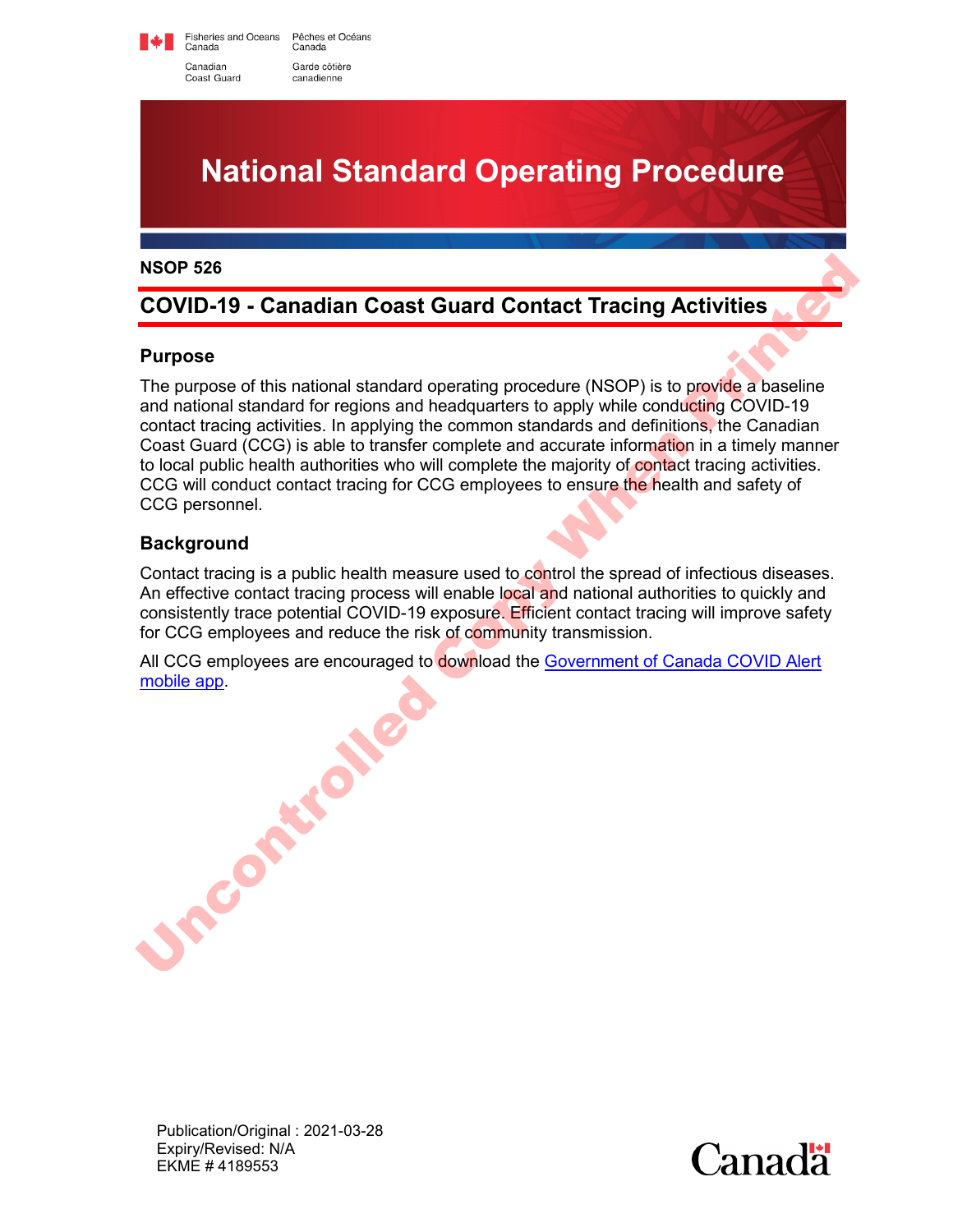## **Procedure**

## **Procedure for initiating contact tracing when an employee is a suspected or probable COVID-19 case**

| <b>Step</b> | <b>Procedure</b>                                                                                                                                                                                                                                                                                                                                              |
|-------------|---------------------------------------------------------------------------------------------------------------------------------------------------------------------------------------------------------------------------------------------------------------------------------------------------------------------------------------------------------------|
| 1.          | 1. If a seagoing or shore-based employee has a suspected or probable<br>COVID-19 case, they must follow NSOP 505 COVID-19 - Seagoing<br>Personnel, NSOP 506 COVID-19 - Shore-based Personnel, NSOP 507<br>COVID-19 - Managing COVID-19 Outbreaks On Board Vessels and<br>NSOP 518 COVID-19 - Cleaning and Disinfection Routine of the Workplace.              |
|             | 1.1. Contact local public health authorities                                                                                                                                                                                                                                                                                                                  |
|             | a) The employee is to contact local public health authorities to arrange<br>testing and obtain medical advice.                                                                                                                                                                                                                                                |
|             | i. If onboard a CCG vessel, the employee should consult with the<br>Commanding Officer to determine the next steps to be taken<br>depending on the situation.                                                                                                                                                                                                 |
| 2.          | 1. In the case of a positive COVID-19 test:                                                                                                                                                                                                                                                                                                                   |
|             | 1.1. the employee must contact their local public health authorities and<br>follow their direction                                                                                                                                                                                                                                                            |
|             | 1.2. the employee must inform their CCG manager/supervisor                                                                                                                                                                                                                                                                                                    |
|             | 1.3. a contact tracing activity in the workplace is required                                                                                                                                                                                                                                                                                                  |
|             | Note: Local public health authorities are responsible for reporting any<br>positive COVID-19 cases to the Public Health Agency of Canada within<br>24 hours of receipt of their own notification. Should private testing services<br>be utilized with a CCG nurse, the laboratory will inform the local public<br>health authority of a positive test result. |
| 3.          | 1. In the case a contact tracing activity is required:                                                                                                                                                                                                                                                                                                        |
|             | 1.1. the supervisor/manager must consult their regional Incident Specific<br>Standard Operating Procedure (ISSOP) on contact tracing, if available                                                                                                                                                                                                            |
|             | 1.2. in the absence of a regional ISSOP on contact tracing, the<br>supervisor/manager must ensure that the employee contact their local<br>public health authorities to report the need of a contact tracing activity                                                                                                                                         |
|             | 1.3. in both of the above instances, the supervisors/managers and<br>employees must assist CCG and local public health authorities.                                                                                                                                                                                                                           |